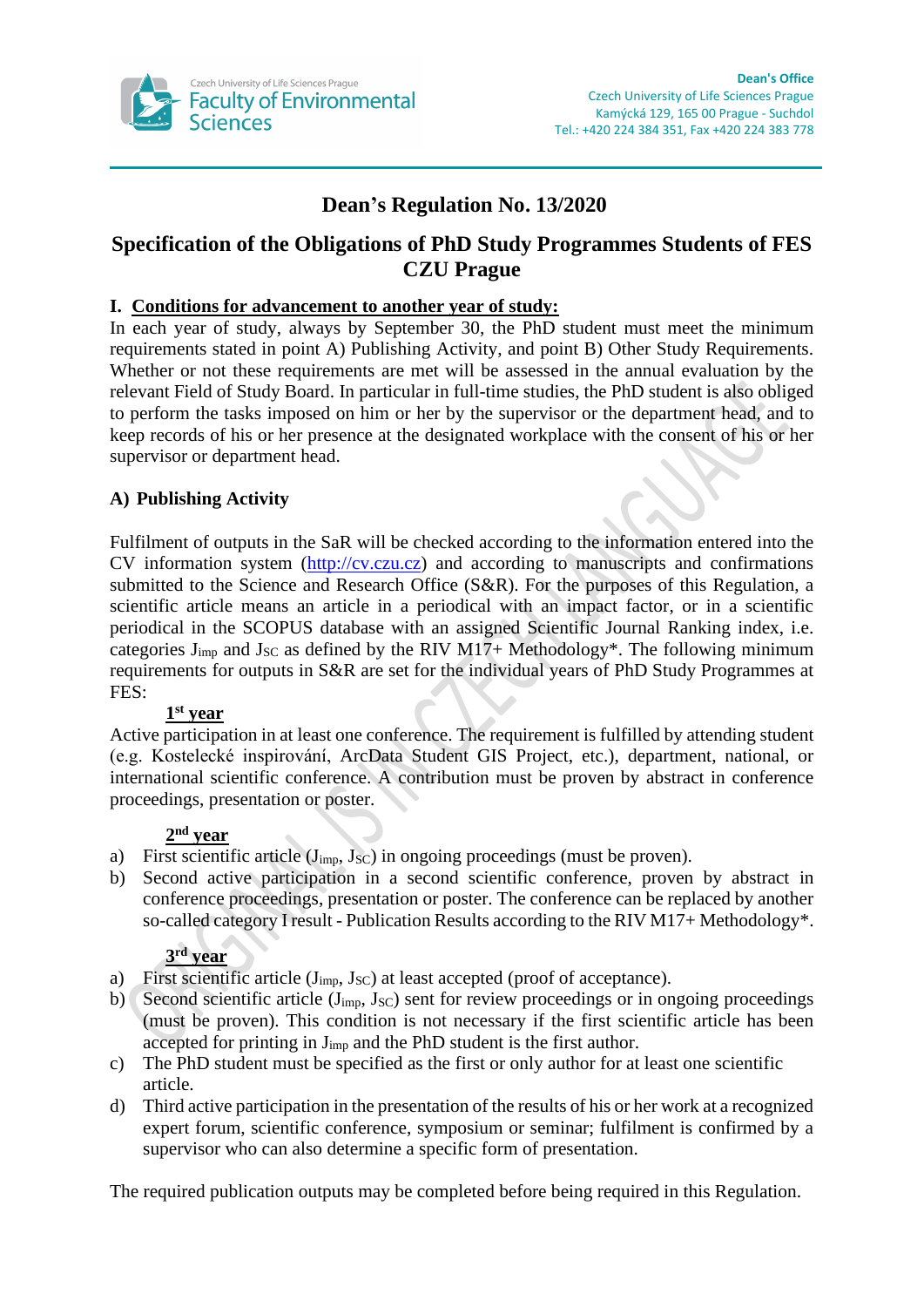

\* Methodology of evaluation of results of research organizations and of completed M17+ programmes.

# **B) Other Study Requirements**

The following minimum study requirements are set for individual years of study in the PhD Study Programme at FES:

#### **1 st year**

- A completed study plan approved by the supervisor within one month of commencement of studies in the PhD Study Programme.
- Submitted dissertation methodology approved by the supervisor within twelve months of commencement of studies in the PhD Study Programme.
- Submitted literature review on the topic of the dissertation pursuant to the Dean's Regulation No. 10/2019.
- At least one exam passed (*an exam means a special exam and an English language exam, which has been replaced by Academic English course since the academic year 2019/2020*).
- Accomplished Research Methodology course, replaced by Information Sources Processing course for PhD students who started their studies since the academic year 2019/2020.
- Didactic and presentation skills exam (compulsory for full-time students only).

#### **2 nd year**

- At least three exams passed (*applies to students enrolled before ac. year 2020/2021; an exam means a special exam and an English language exam, which has been replaced by Academic English course since the academic year 2019/2020*).
- At least two exams passed (*applies to students enrolled since ac. year 2020/2021; an exam means a special exam and an English language exam, which has been replaced by Academic English course since the academic year 2019/2020*).

#### **3 rd year**

- All special exams passed (*an exam means a special exam and an English language exam, which has been replaced by Academic English course since the academic year 2019/2020).*
- Accomplished Statistical Methods course for PhD students who started their studies since the academic year 2019/2020.
- Accomplished Academic Writing course for PhD students who started their studies since the academic year 2019/2020.
- In order to advance to the fourth year of study, it will be necessary to prove total teaching experience for the duration of studies, i.e. at least 192 teaching hours that will be recorded in the university system http://is.czu.cz. This condition is based on the Study and Examination Rules for Study in the PhD Study Programmes of the Czech University of Life Sciences Prague, Article 8, paragraph 6. This regulation also defines exceptions to the required teaching experience. The 192 hours will also include official consultations of bachelor's and master's theses registered in the university system in the amount of 30 hours per one bachelor's or master's thesis and providing opponent reviews of bachelor's and master's theses with a time allotment of five hours per review.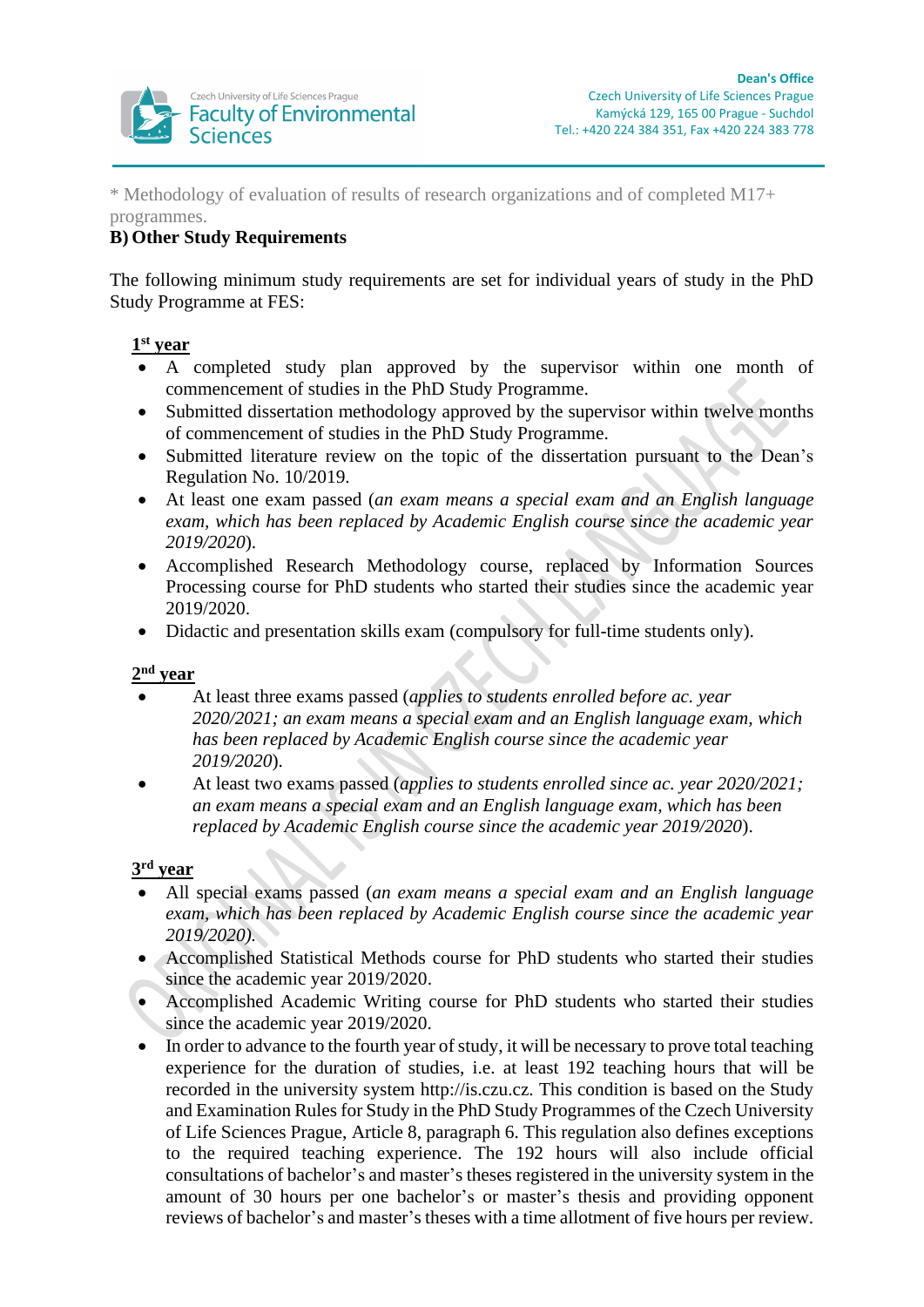

The obligation to prove teaching experience applies to students in full-time PhD studies. Teaching experience is optional for students in the combined (part-time) PhD studies.

#### **4 th year – i.e. until the end of the standard study period**

- Foreign internship for at least four weeks; upon approval by the Field of Study Board, a foreign internship can be replaced by the student's active participation in an international research project with results published or presented abroad or even excused for serious reasons such as hazardous circumstances. This obligation does not apply to students of the PhD Study Programmes who began their studies in the 2016/2017 academic year and earlier.
- Passing the State Doctoral Examination.
- Dissertation defence.
- Meeting of the minimum of 240 credits for PhD students study obligations, given by the relevant Field of Study Board. The definition of the amount of credits is determined by the Rector's Directive No. 02/2018 Credit system of PhD study programmes at CZU Prague.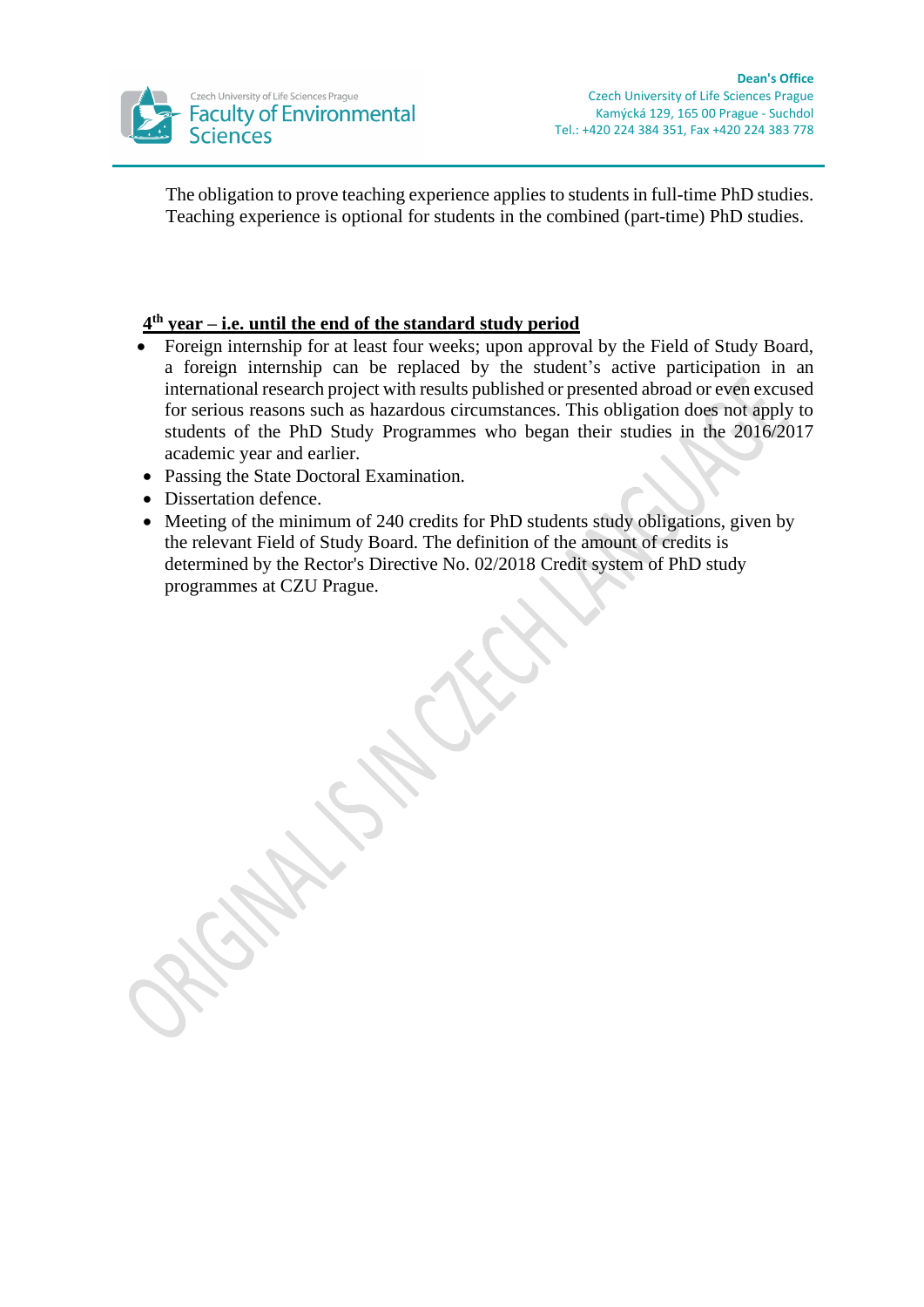

# **II. Dissertation defence**

The applicant submits a list of publications in the application for passing a defence, including their participation in the results (input extend and %). The defence will only be allowed if the list contains at least one article published or accepted for publication in the Web of Knowledge database journal with an assigned Impact Factor index (IF) or the SCOPUS database journal with an assigned Scientific Journal Ranking index (SJR), where the student must be stated at the first place in the team of authors. The article relates thematically to the dissertation and the publication must be recorded in the CZU Prague Information System.

All FES CZU Prague Field of Study Boards have set the condition that a defence will only be permitted if at least one article relating thematically to the dissertation of the PhD student is published or accepted for publication in a journal with an IF  $(J_{imp})^1$ . If the PhD student is not specified in this article in the first place of the team of authors, it will be necessary to submit for the defence an article in the SCOPUS database journal  $(J<sub>SC</sub>)$  where the PhD student will be the first author.

In addition to the thesis type dissertation, whose basic structure is specified in the Study and Examination Rules of the Czech University of Life Sciences Prague for Studies in PhD Study Programmes, Article 11, paragraph 2, it is also possible to submit a dissertation for defence in the form of a commented set of published articles. It is recommended to print it out as a booklet, the template is available on the FES webpage.

#### Commented set of articles dissertation – requirements:

A dissertation prepared as a commented set of articles must contain at least three publications published or accepted for publication in a Web of Knowledge database journal with an assigned IF or in a SCOPUS database journal with an assigned nonzero SJR. The PhD student must be specified as first or corresponding author of at least two these publications. In exceptional cases (e.g. upon publication in a prestigious periodical with a Nature index as the first author) the Field of Study Board can approve an exception and the PhD student may be the first author in just this one article.

It also applies that at least one of the three articles must be published or accepted for publication in the Web of Knowledge database journal with an assigned  $IF<sup>1</sup>$ .

It is highly recommended to publish in Q1 and Q2 journals (using AIS) as this supports the intended FES research performance. A commented set of articles always consists of at least the following three main chapters:

- 1) The introduction (elaborated in the form of literature review, extent at least 15 pages).
- 2) The real work.
- 3) The commentary on articles (the commentary should logically link individual articles, discuss on published results with other scientific sources and formulate conclusions based on the attached articles. The commentary should be at least 15 pages long).